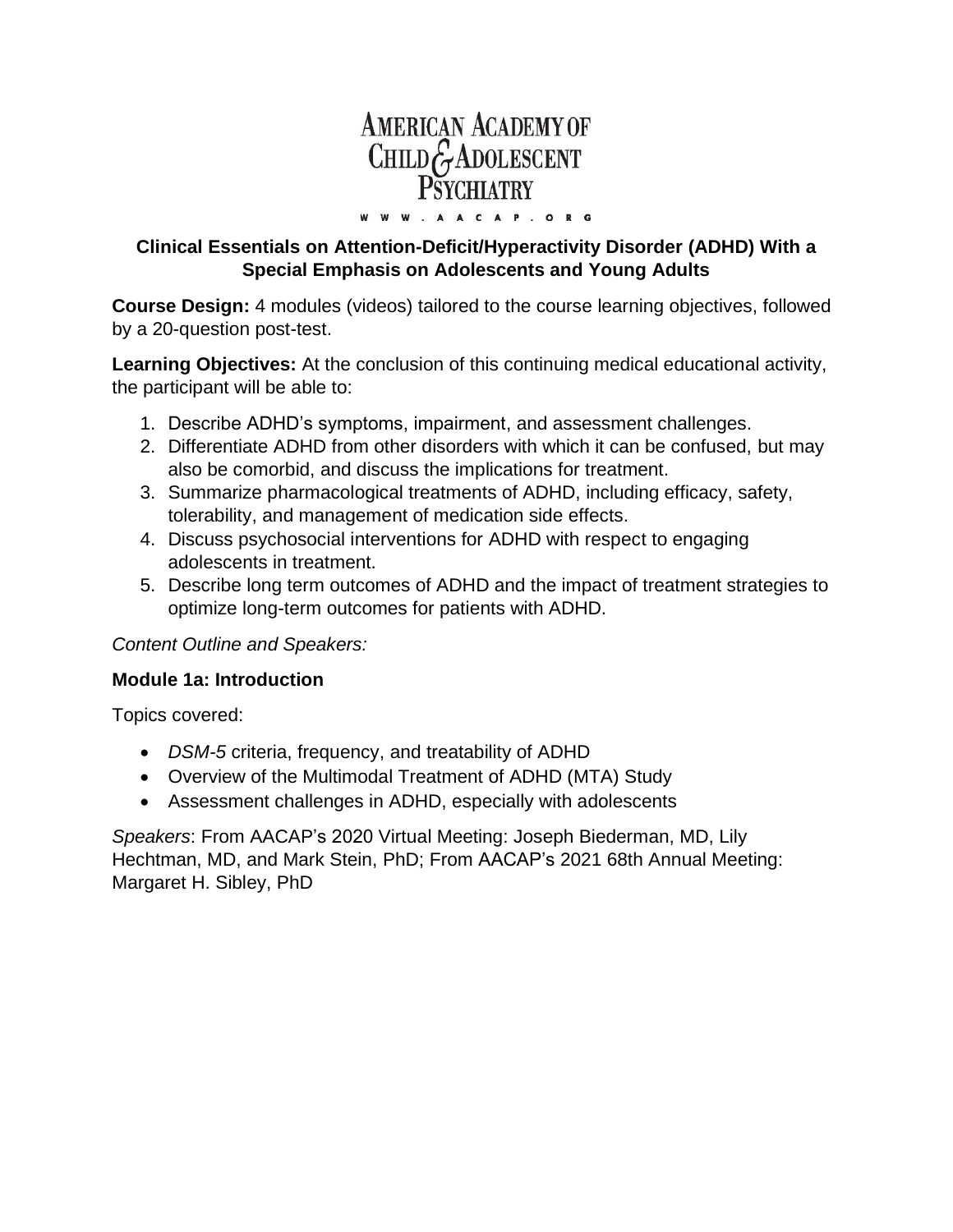## **Module 1b: Comorbidities and their treatment**

Topics covered:

- ADHD comorbidities in children and adults
- Comorbidity and differential diagnosis with mood, anxiety, irritability/aggression, and autism spectrum disorder
- Substance use and behavioral addictions
- Post-traumatic stress disorder

*Speakers*: From AACAP's 2020 Virtual Meeting: Adriana Di Martino, MD, Lily Hechtman, MD, and Timothy E. Wilens, MD; From AACAP's 2021 68th Annual Meeting: Joseph Biederman, MD, and James G. Waxmonsky, MD

#### **Module 2a: Approach to treating ADHD: assessment, medication choices, how to start treatment, and complications with stimulant misuse**

Topics covered:

- Why do we treat ADHD?
- Preschool and school age pharmacological treatment
- Adolescent and transitional age youth pharmacological treatment
- Stimulant misuse
- COVID's effects on ADHD

*Speakers*: From AACAP's 2019 Pediatric Psychopharmacology Update Institute: James J. McGough, MD; From AACAP's 2020 Virtual Annual Meeting: Jeffrey H. Newcorn, MD, and Timothy E. Wilens, MD; From AACAP's 2021 68th Annual Meeting: Mark Stein, PhD, and Timothy E. Wilens, MD

# **Module 2b: Treating ADHD with its comorbid disorders and managing side effects**

Topics covered:

- Pharmacologic management of comorbidities including behavioral addictions
- Potential use of micronutrients as treatment
- Impact of stimulants on growth

*Speakers*: From AACAP's 2021 68th Annual Meeting: Steven R. Pliszka, MD, Jeanette Johnstone, PhD, James G. Waxmonsky, MD, and Timothy E. Wilens, MD